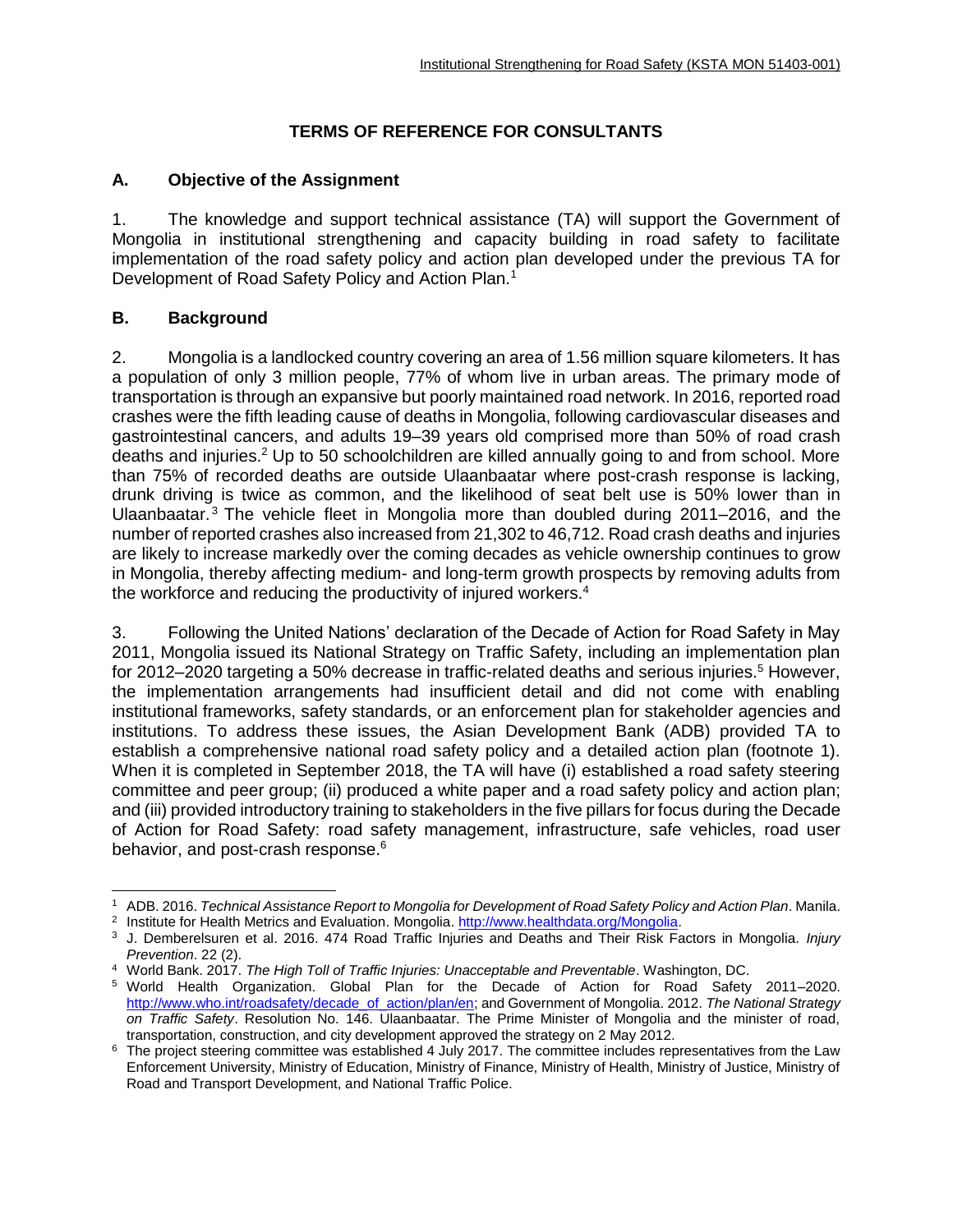4. The draft action plan identifies areas for improvement on road safety, particularly the need to enhance institutional arrangements, capacity, and expertise to implement the action plan effectively.<sup>7</sup> Although introductory training sessions have been offered on the five pillars, including (i) engineering training for road safety practitioners; (ii) road safety awareness campaigning for organizations involved in road safety awareness; (iii) vocational driver training for bus and truck drivers and driving instructors; (iv) first aid training of trainer doctors and nurses for first responder training in local health centers; and (v) traffic police officer training to strengthen capacity related to road safety, additional specialized training on these topics for road safety staff is required. Capacity also needs to be strengthened in road safety education curriculum development in schools for teachers and school presentations by the National Traffic Police to support efforts to reduce crash-related deaths and injuries of schoolchildren. The road safety steering committee and peer group established under the ongoing TA should be fostered to refine the roles and responsibilities of each of the agencies, review the current institutions, and develop any recommendations for reform.

5. A crash database and crash investigation application was developed and pilot-tested under the ongoing TA in collaboration with the National Traffic Police to record crash data and generate police reports on tablets connected to a global positioning system. The database serves a secondary function as collected data can support the Ministry of Road and Transport Development (MRTD) and other stakeholders in identifying black spots<sup>8</sup> or causes of crashes that need to be addressed. Data from crashes that occurred between January and June 2018 is currently being entered into the database; the National Traffic Police will roll out the database for full-time, daily traffic police operations by October 2018. Traffic police officers need to undergo training on crash scene analysis to refine their skills. The database's second function will be enabled in the future as more data is inputted over time and a sufficient amount of data is recorded for meaningful analysis. As this next phase in the application of the crash database approaches, the MRTD and other related agencies will need to build its capacity to analyze data and develop effective solutions.

6. Through the activities of the ongoing TA, it has become clear that Mongolia adopted many guiding documents related to road safety (such as manuals, standards, policies, and other guidelines) without adapting them to local circumstances. Guidelines that had been adapted to the local context were not implemented effectively or lacked sufficient policies to guide their implementation. These guidelines need to be analyzed further by the respective agencies to determine their relevance, application, and effectiveness in Mongolia's context; and recommendations for revisions should be developed.

7. During the ongoing TA, two public awareness campaigns were developed and implemented in collaboration with a campaign reference group representing the steering committee agencies on seat belt use along busy roads in Ulaanbaatar in November 2017 and in February 2018. These campaigns were conducted with nongovernment organizations to improve civil society engagement and enhance the effectiveness of the campaigns. Implementing related campaigns will reinforce the importance of seat belt use and further improve road safety outcomes. One related area that would benefit from increased public awareness is the use of child restraints, as people in Mongolia often do not use child restraints or use them incorrectly (e.g., forwardfacing instead of rear-facing, placement in front passenger seat). Other related campaigns to

 $\overline{a}$  $7$  The draft Action Plan was submitted to ADB and the MRTD on 28 May 2018, and ADB and the MRTD have provided comments. The action plan will be included in the Final Report to be submitted to ADB and the MRTD on 31 August 2018.

<sup>&</sup>lt;sup>8</sup> A place where road traffic crashes have historically been concentrated.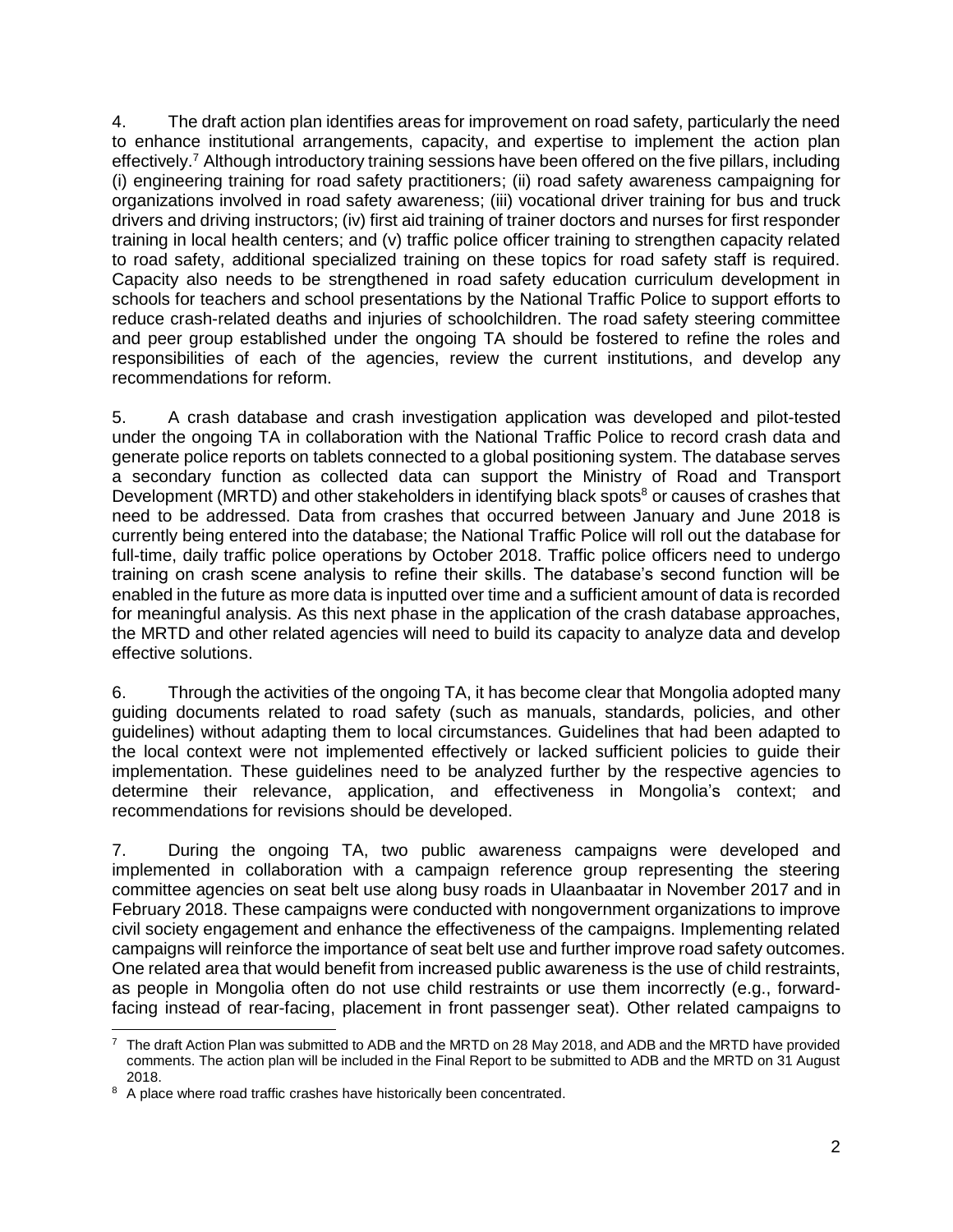consider are helmet use, drunk driving, and distracted driving (e.g., use of mobile phones while driving).

8. The ongoing TA has made progress in providing initial road safety support to the government and has identified additional needs such as institutional strengthening and capacity building to implement the road safety policy and action plan, requiring activities outlined in this 2018 TA.

### **C. Scope of Services**

9. ADB will recruit the consultants and the MRTD, as the executing agency (EA), will be responsible for guiding TA activities and for coordinating relevant government agencies and organizations. The TA will be implemented over 21 months from September 2018 to May 2020.

10. ADB and the successful consulting firm will support Mongolia in institutional strengthening for road safety through:

- i. **Output 1: Road safety management capacity improved**. The ongoing TA has offered different introductory training sessions on the Decade of Action for Road Safety's five pillars. Output 1 will provide specialized trainings on the same topics for road safety staff within the MRTD as well as other government officials; other topics could be explored (e.g. positive reinforcement). 9 It will also (i) develop road safety education materials for school presentations by the traffic police to improve their messaging for the target age groups in the schools; and (ii) design and implement a campaign on the use of child restraints. The TA will continue to support the coordination of the steering committee and peer group.
- ii. **Output 2: Crash analysis capacity improved**. Output 2 will support the MRTD, the traffic police, and other stakeholders in pilot-testing an independent crash investigation body in Mongolia and in analyzing crash scenes and crash data. It will focus on criteria for choosing themes and methods for identifying root causes for crashes, developing solutions, and reporting. The output will provide training on (i) inputting data to the database while at crash scenes; (ii) conducting crash data analysis to identify black spots, including a practical pilot test on road safety auditing at a black spot identified from the crash data; and (iii) developing appropriate solutions based on the analysis, such as education and awareness campaigns, infrastructure treatments, and road operations. etc.
- iii. **Output 3: Recommendations and revisions of national road safety guidelines and manuals developed**. Output 3 will review international best practices, existing documents, and implementation of the guidelines by analyzing the current guiding documents related to road safety to identify gaps or areas for revision.<sup>10</sup> It will examine other external factors as necessary. Based on the analysis, the TA will develop recommendations for revisions and amend selected documents, as agreed with the respective agencies, to address Mongolia-specific issues.

 <sup>9</sup> These include traffic police, national police, legal officers, and health officials.

 $10$  These include road design and operating standards, road safety audits, and vehicle inspection guidelines.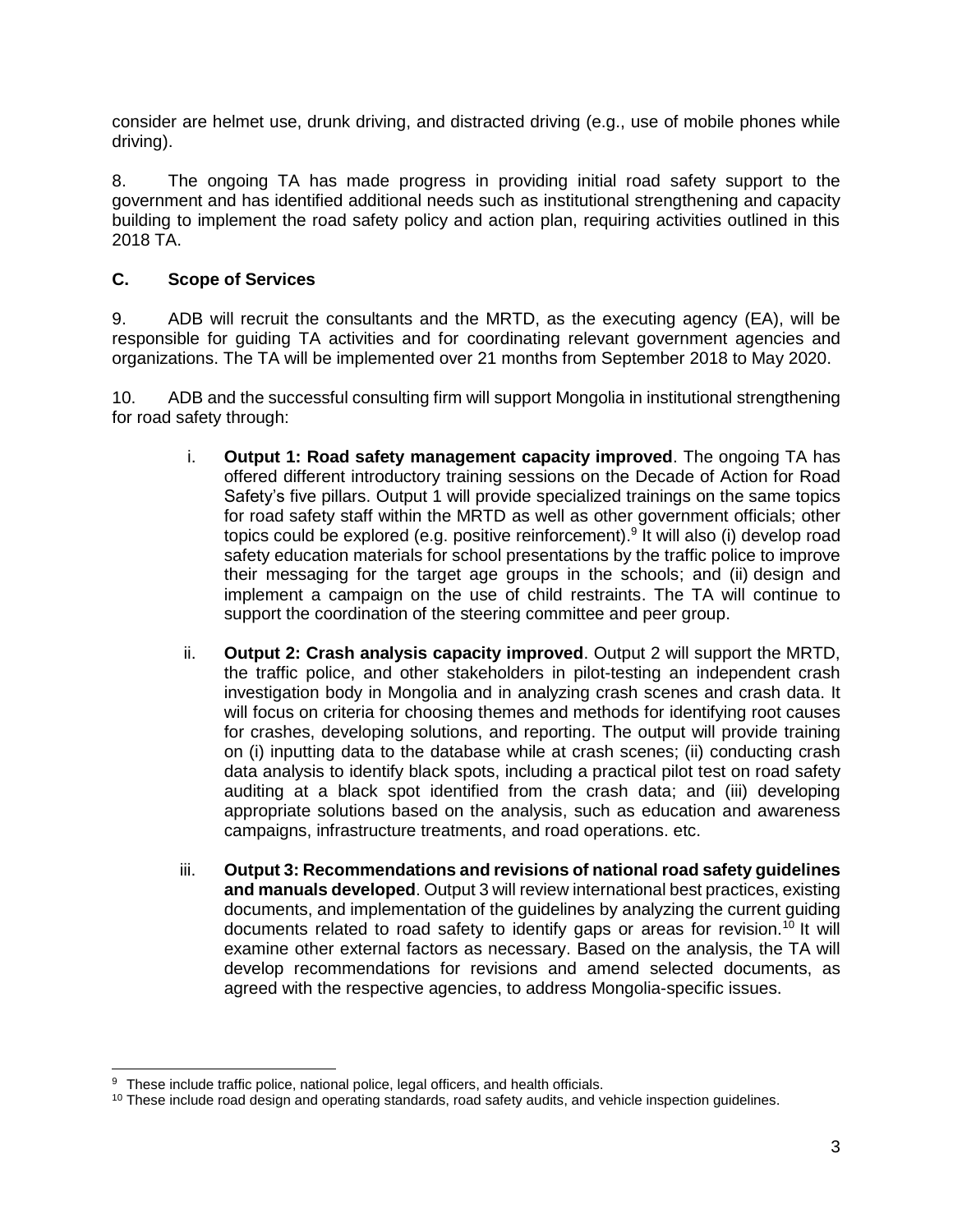11. The minimum scope of works are below:

### **i. Road safety management capacity improved**

- Develop and provide specialized training programs on the five pillars for focus identified under the Decade of Action for Road Safety<sup>11</sup> to supplement training already provided under the road safety policy and action plan  $TA^{12}$  (March 2020);
- Develop road safety education materials for use by the police during its annual school visits to improve its messaging for the target age groups in the schools (August 2019);
- Implement a public awareness campaign on the use of child restraints (June 2019); and
- Continue support for the coordination of the steering committee and peer group established under the road safety policy and action plan TA (March 2020).

### **ii. Crash analysis capacity improved**

- Review crash data to identify black spots and causes of crashes (May 2019);
- Develop a training program to improve crash data analysis for the MRTD and crash scene investigations for the traffic police (July 2019);
- Provide training on conducting black spot audits and crash investigations, including best-practice solutions (August 2019); and
- Develop and implement a pilot black spot audit in Ulaanbaatar City to apply skills developed in training (October 2019).
- **iii. Recommendations and revisions of national road safety guidelines and manuals developed**
	- Review international best practices, existing documents, and implementation of the guidelines to identify areas for detailed review (April 2019);
	- Identify gaps or areas for revisions in the guidelines and/or their implementation (June 2019); and
	- Prepare recommendations for revisions (October 2019).

# **D. Key Stakeholders**

12. The relevant stakeholders for the TA are the EA, MRTD, and the agencies in the steering committee and peer group which includes representatives from the Ministry of Finance, the Ministry of Justice, the Ministry of Education, the Ministry of Health, the National Police Agency, the Traffic Police, the Law Enforcement University, the Ulaanbaatar Traffic Control Center, the Ulaanbaatar Transportation Department, the National Traffic Control Center.

# **E. Reporting Requirements**

- 13. The consulting team will produce reports in English and Mongolian:
	- i. inception report, which should include the work plan and work schedule 1 month after commencement of consulting services;
	- ii. interim report, which should include work progress, road safety education materials, campaign debrief, list of guidelines for detailed review, and plan for crash analysis 7 months after commencement of services;

 <sup>11</sup> World Health Organization. Global Plan for the Decade of Action for Road Safety 2011–2020.

http://www.who.int/roadsafety/decade\_of\_action/plan/en.

<sup>12</sup> ADB. 2016. *Technical Assistance to Mongolia for the Development of Road Safety Policy and Action Plan*. Manila.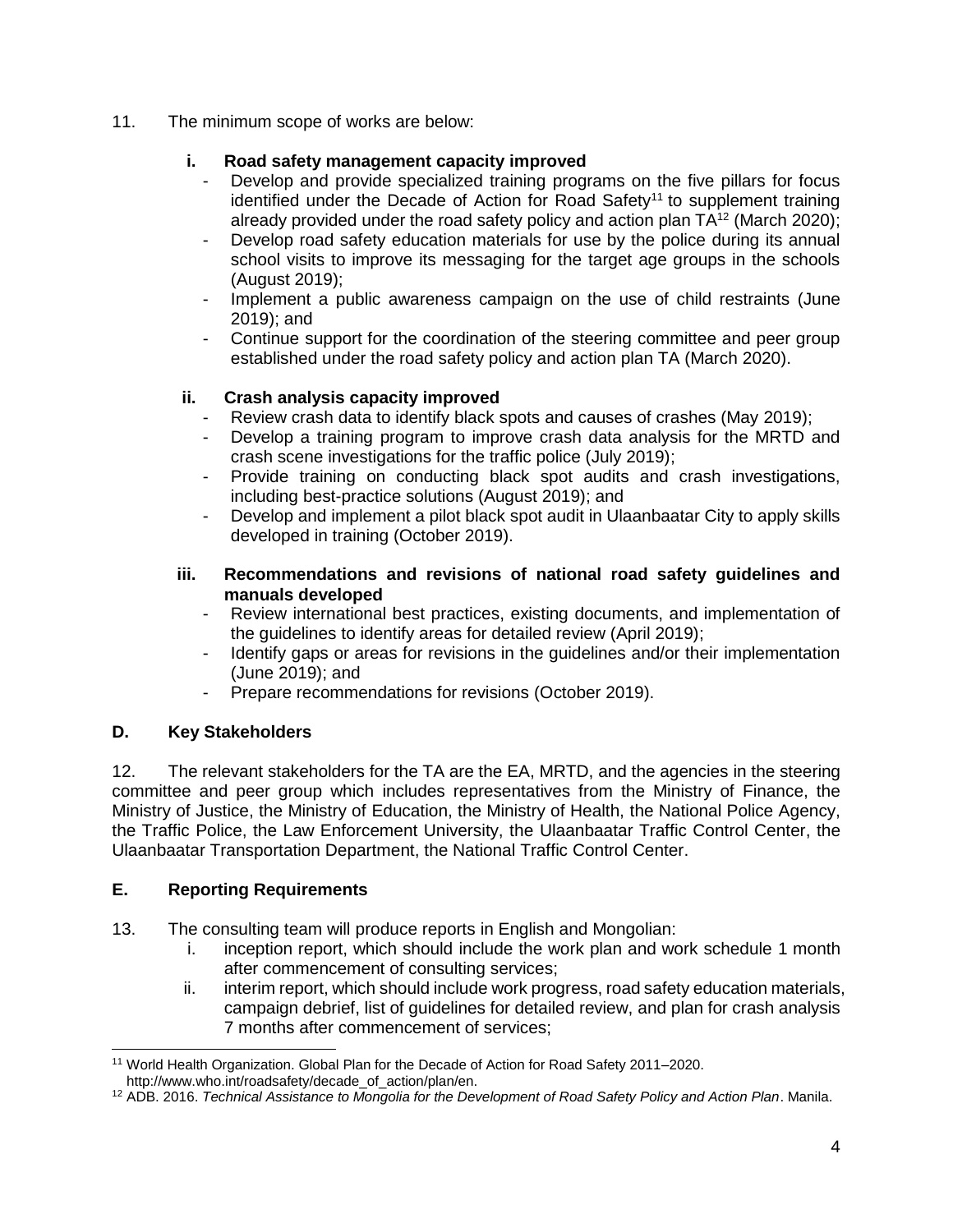- iii. draft final report, which should include all deliverables 12 months after commencement of services;
- iv. final report 13 months after commencement of services; and
- v. monthly 1–2 page progress reports within 1 week of the end of the month.

### **F. Expertise Required**

14. One consulting firm with a team of three international consultants. The firm will be recruited through quality- and cost-based selection (80:20), using simplified technical proposal. The firm should have sufficient expertise in road safety capacity building and institutional strengthening. Experience working in countries with similar challenges as Mongolia will be viewed favorably. The contract package is estimated to be \$290,000 and will be a partial lump-sum contract with milestone payments and with a provision for fixed out-of-pocket expenditures.

15. The national consultants will be recruited as individual consultants through individual consultant selection under partial lump-sum contracts with milestone payments and with a provision for fixed out-of-pocket expenditures.

16. The team composition of the consultants along with their estimated person-months is provided in Table 1 below:

| <b>Table 1: Team Composition</b>                             |                      |
|--------------------------------------------------------------|----------------------|
| <b>Consultants</b>                                           | <b>Person-months</b> |
|                                                              |                      |
| <b>International</b>                                         | 9.5                  |
| Road safety policy specialist and team leader                | 4.5                  |
| Road traffic crash analysis and remedial measures specialist | 2.5                  |
| Road safety education and awareness campaign specialist      | 2.5                  |
| <b>National</b>                                              | 22.5                 |
| Road safety policy specialist and deputy team leader         | 6.0                  |
| Road traffic crash analysis and remedial measures specialist | 5.0                  |
| Road safety education and awareness campaign specialist      | 5.0                  |
| Database and ICT system specialist                           | 1.5                  |
| Project coordinator                                          | 5.0                  |

#### **G. International Consultants – Firm Recruitment**

17. **Road safety policy specialist and team leader** (international, 4.5 person-months). The team leader will have at least 20 years of experience in coordinating, developing and leading road safety policy and action plans. Further, the specialist should have demonstrable experience in developing and running training and capacity development activities on road safety for multidisciplinary stakeholders. The specialist should have a master's degree or higher in a transport policy-related field and must have strong proficiency in English. Significant relevant work experience may be considered in lieu of a master's degree. He or she will be responsible for leading and coordinating the international and national team members and will:

- i. consolidate all TA reports (inception, interim, draft final, and final reports);
- ii. coordinate the team work schedule, including integrating the survey and consultation needs across all project outputs;
- iii. plan and coordinate training and workshops, including trainer identification; and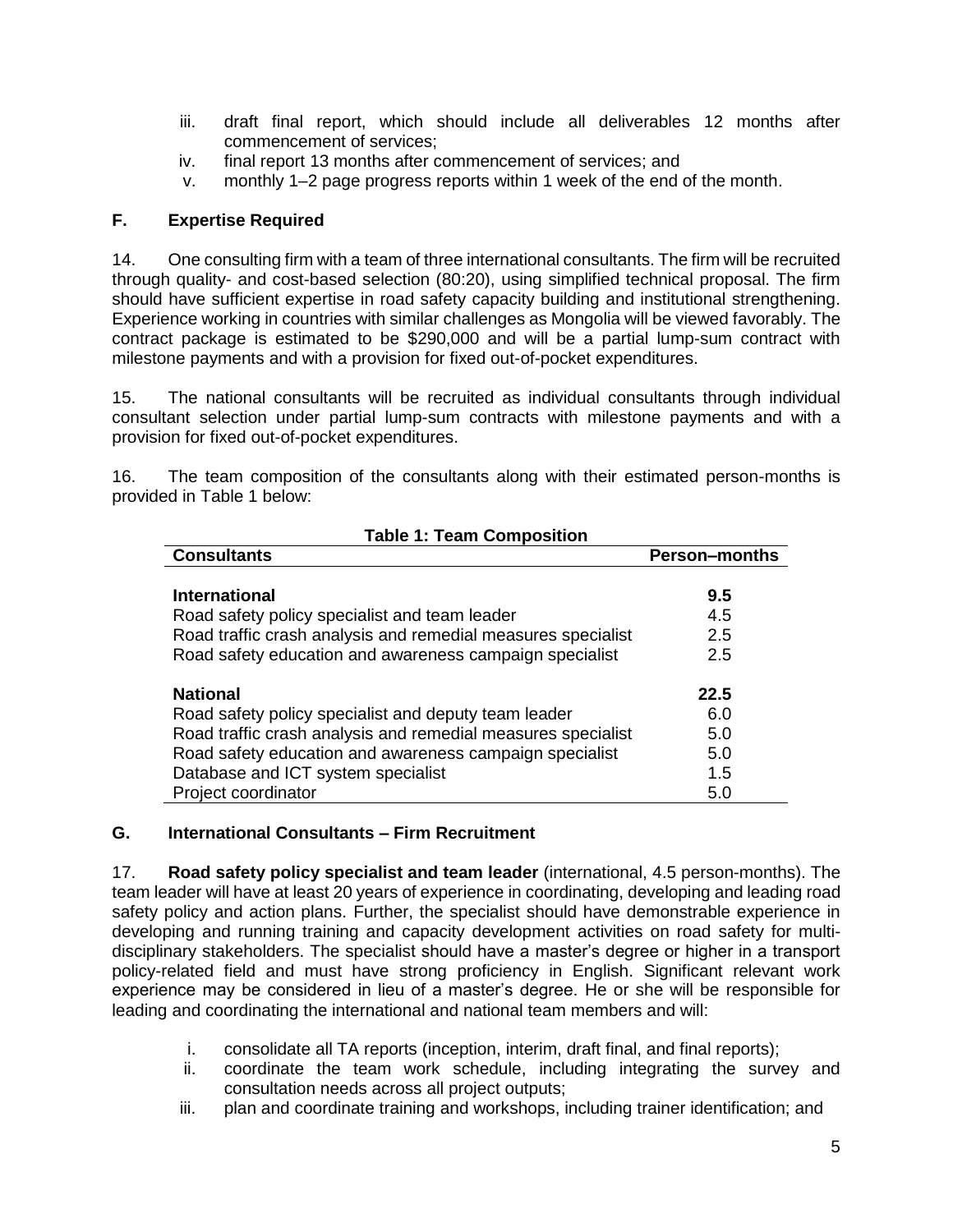iv. coordinate knowledge product preparation and associated outputs.

With assistance from other team members, the team leader will also

- v. assess Mongolian road safety legislation, standards, national policy, and government programs against international best practice, and identify gaps in both the documents and implementation practices;
- vi. prepare recommendations for specific revisions to Mongolian road safety policies, guidelines, standards and practices in order to improve road safety outcomes and guide Mongolia towards international best practice;
- vii. work with deputy team leader to revise selected Mongolian road safety policies, guidelines, standards and practices as agreed with ADB and MRTD;
- viii. consult with the government agencies and all other relevant stakeholders regarding work done in road safety to date and key priority areas for capacity strengthening and development; and
- ix. coordinate and/or provide training on road safety analysis, policy interventions, and practices as required to enable the effective revision and implementation Mongolian Road Safety policies and practices.

18. **Road traffic crash analysis and remedial measures specialist** (international, 2.5 person-months). The specialist will have at least 15 years of experience in a transport discipline and 10 or more years of experience in crash analysis, road safety auditing and remedial measures, including experience working in developing countries. The specialist will have a bachelor's degree or higher in transport or a related field and strong proficiency in English. He or she will be responsible for analyzing contributory factors to crashes in Mongolia from the national traffic police crash data, as well as leading a pilot on road safety auditing. Tasks include:

- i. collecting crash data from the national police, analyzing trends and possible contributory factors and identifying black spot locations;
- ii. developing a training program to improve analysis of crash data and crash scene investigations for both MRTD and the Traffic Police;
- iii. providing training on road safety auditing throughout the different stages of the road lifecycle from design, to construction, to operation, as well as black spot identification and crash investigation;
- iv. identifying traffic engineering solutions and other remediations for black spots, on the basis of crash data and providing training in how to develop appropriate solution based on crash analysis and possible remedial measures;
- v. identifying, developing and leading a pilot black spot audit based on findings from reviewing crash data for key stakeholders to apply skills developed in training;
- vi. reviewing the national traffic engineering standard and providing recommendations at each stage of the road lifecycle that would improve traffic safety;
- vii. provide inputs to inception, interim, draft final, and final reports; and
- viii. producing the knowledge products on crash analysis, black spot identification and road safety auditing.

19. **Road safety education and awareness campaign specialist** (international, 2.5 personmonths). The specialist will have at least 15 years of experience in road safety education and associated public awareness campaigns. The specialist should have experience in the development and adaptation of road safety education programs for different demographic groups. The specialist will have a bachelor's degree or higher in education and public awareness campaign or related fields and have strong proficiency in English. The specialist will be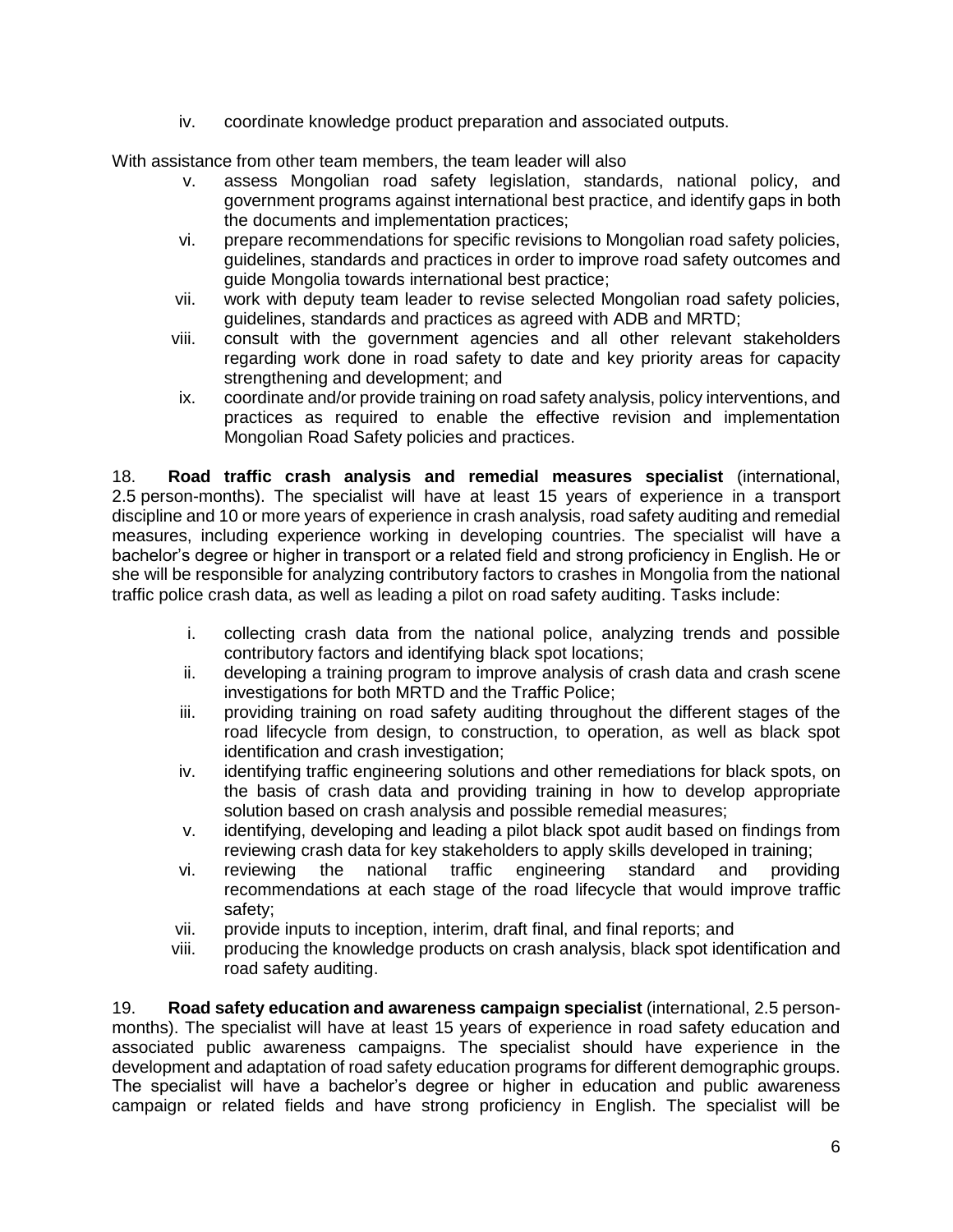responsible for developing the road safety education program and an associated public awareness campaign plan. The tasks of the specialist include:

- i. reviewing existing road safety education and public awareness campaigns in Mongolia and identify gaps or areas for improvement:
- ii. based on international best practice and the needs in Mongolia, develop road safety education materials for school presentations by the traffic police, including adapting presentation materials to be appropriate and effective for different target age groups;
- iii. conduct training and capacity development with the traffic police on education and communication with children of different age groups;
- iv. conduct a pilot of the road safety education for school children with the traffic police, using the developed materials;
- v. developing a monitoring method to evaluate the effectiveness of the road safety education and public awareness campaign;
- vi. designing and implementing a campaign on the use of child restraints, including identification of the key target audience and development of appropriate materials to effectively reach the audience;
- vii. providing training on road safety education and public awareness campaigns;
- viii. provide inputs to inception, interim, draft final, and final reports; and
- ix. producing materials for road safety education and awareness campaign.

### **H. National Consultants – Individual Recruitment**

20. **Road safety policy specialist and deputy team leader** (national, 6 person-months). The deputy team leader will have at least 15 years of experience in transport safety policy with experience in developing associated action plans. The specialist will have a bachelor's degree or higher in a transport policy-related field and have intermediate level English. The specialist will be responsible for assisting the team leader in coordinating international and national team members and ensuring the national consultants complete their tasks on schedule. The tasks of the specialist will also include:

- i. assist with consolidating progress reports (inception, interim, draft final, and final reports);
- ii. coordinating the national team work schedule for integrating the survey, consultation, and outputs;
- iii. regularly liaise with MRTD and discuss TA progress and work plan; and
- iv. planning and coordinating training and workshops.

With assistance from other team members, the deputy team leader will also

- v. assist the international specialist in assessing Mongolian road safety legislation, standards, national policy, and government programs against international best practice, and identify gaps in both the documents and implementation practices;
- vi. assist the international specialist with identifying documents for detailed review;
- vii. assist the international specialist in preparing recommendations for specific revisions to Mongolian road safety policies, guidelines, standards and practices in order to improve road safety outcomes and guide Mongolia towards international best practice;
- viii. revise selected Mongolian road safety policies, guidelines, standards and practices as agreed with ADB and MRTD;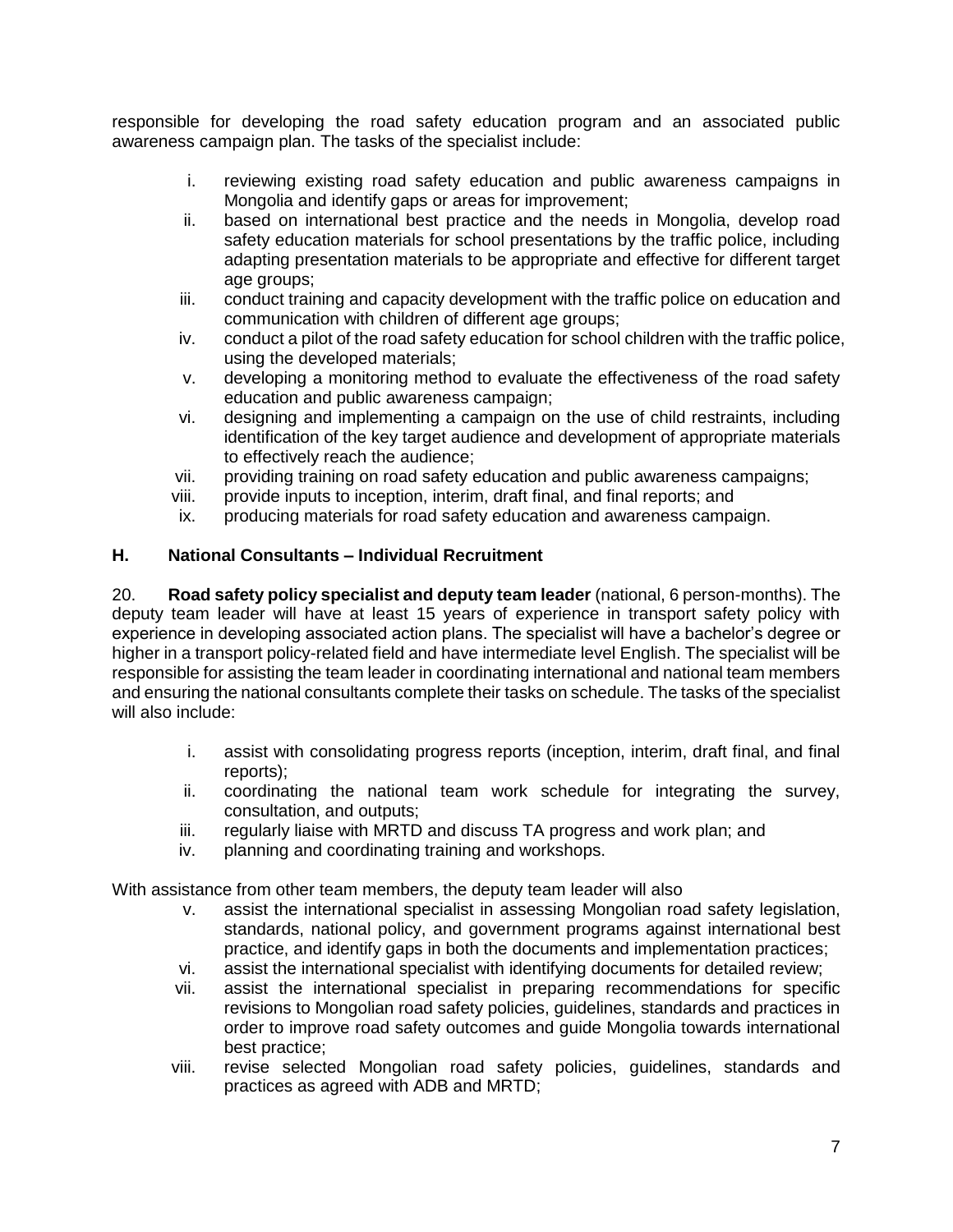- ix. facilitate and organize consultation with the government agencies and all other relevant stakeholders regarding work done in road safety to date and key priority areas for capacity strengthening and development;
- x. organize training on road safety analysis, policy interventions, and practices as required to enable the effective revision and implementation Mongolian Road Safety policies and practices; and
- xi. translate the English version of deliverables into Mongolian; and translate Mongolian documents, data, and information into English.

21. **Road traffic crash analysis and remedial measures specialist** (national, 5 personmonths). A national road traffic crash analysis specialist will have at least 10 years of experience in traffic engineering. The specialist will have a bachelor's degree or higher in transport or a related field and have intermediate level English. The specialist will be responsible for assisting the international specialist in analyzing the contributory factors for traffic crashes in Mongolia from crash data from the national traffic police. The specialist will:

- i. assist the international specialist in collecting crash data from the national police, analyzing trends and possible contributory factors and identifying black spot locations;
- ii. collect domestic traffic engineering standards and assist the international specialist in producing recommendations for improving traffic safety;
- iii. assist the international specialist in developing a training program to improve analysis of crash data and crash scene investigations for both MRTD and the Traffic Police and other relevant stakeholders;
- iv. assist the international specialist in providing training on road safety auditing throughout the different stages of the road lifecycle from design, to construction, to operation, as well as black spot identification and crash investigation;
- v. assist the international specialist in identifying traffic engineering solutions and other remediations for black spots, on the basis of crash data and providing training in how to develop appropriate solution based on crash analysis and possible remedial measures;
- vi. organize training activities for crash analysis and remedial measures;
- vii. organize pilot black spot audit including identification of key stakeholders;
- viii. assist the international specialist in producing the knowledge product on traffic crash analysis;
- ix. provide inputs to inception, interim, draft final, and final reports; and
- x. translate the English version of deliverables into Mongolian; and translate Mongolian documents, data, and information into English.

22. **Road safety education and awareness campaign specialist** (national, 5 personmonths). The specialist will have at least 10 years of experience in designing education curricula and public awareness campaigns. The specialist will have a bachelor's degree or higher in education and communications or a related field and have intermediate level English. The specialist will be responsible for assisting the international specialist in developing the road safety education and campaign plan. The specialist will:

- i. organize a survey for the existing road safety education and awareness campaigns in Mongolia;
- ii. organize a survey for the existing road safety education campaigns and materials for school children, including identifying key challenges from the perspective of teachers, traffic police and other key stakeholders;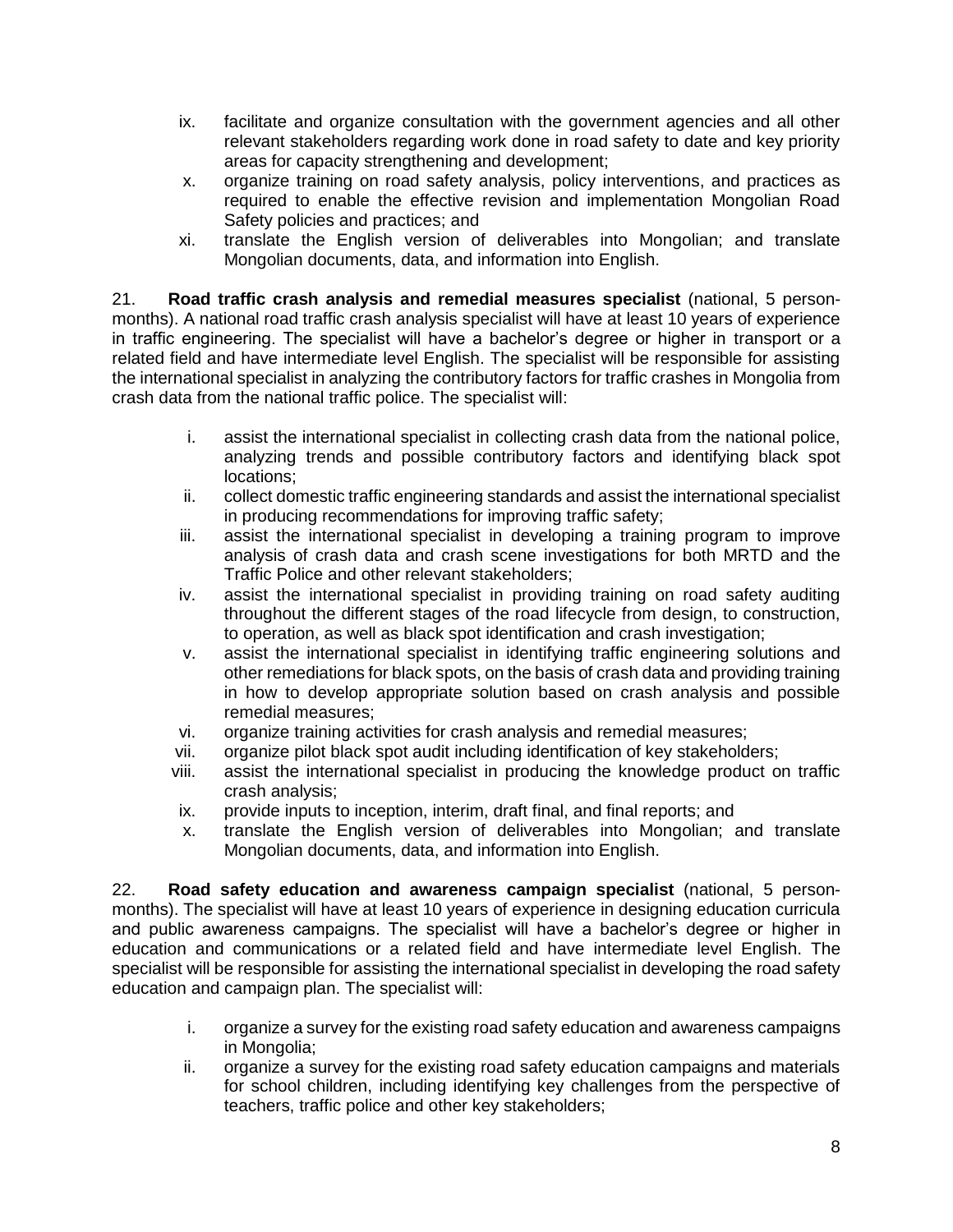- iii. assist the international consultant in identifying key gaps or areas for improvement in road safety education;
- iv. assist the international consultant to produce road safety education materials for school presentations by the traffic police for different target age groups;
- v. organize training for the traffic police on conducting road safety education campaigns with children of different ages;
- vi. organize a pilot of road safety education in schools;
- vii. assist the international specialist in identifying the key target audience and producing a road safety education and awareness campaign on the use of child restraints, including materials for each target group;
- viii. assist the international consultant in conducting the road safety education and awareness campaign on the use of child restraints;
- ix. assist the international specialist in developing a monitoring method for evaluating the effectiveness of the road safety education and campaign;
- x. assist the international specialist in producing the inception, interim, draft final, and final reports on the road safety education and awareness campaign;
- xi. assist the international specialist to produce a knowledge product on the road safety education and awareness campaign;
- xii. provide inputs to inception, interim, draft final, and final reports; and
- xiii. translate the English version of deliverables into Mongolian; and translate Mongolian documents, data, and information into English.

23. **Database and information and communication technology system specialist**  (national, 1.5 person-months). The specialist will have at least 15 years of experience in database development and 5 years or more of experience in transport-related database development. The specialist will have a bachelor's degree or higher in a data management-related field and computer programing, and strong proficiency in English. The specialist will be responsible for preparing the crash database and crash data management system. The specialist will:

- i. work with key stakeholders to review the implementation and use of the Accident Information System developed and implemented under TA 9137-MON database and equipment and understand any challenges or unmet needs;
- ii. make any required updates to the Accident Information System to ensure stakeholder needs relating to crash data collection and analysis and black spot identification are being met;
- iii. identify additional training requirements and provide training on the Accident Information System as needed;
- iv. provide inputs to inception, interim, draft final, and final reports; and
- v. translate the English version of deliverables into Mongolian; and translate Mongolian documents, data, and information into English.

24. **Project coordinator** (national, 5 person-months). The coordinator will have at least 10 years of experience in project coordination, including transport sector projects. The specialist will have a bachelor's degree or above and be fluent in English. The detailed tasks include:

- i. liaise with executing agency, consultants, contractors, and other stakeholders in the administration and monitoring of the project; and prepare relevant correspondence;
- ii. support missions and organize and participate in meetings;
- iii. facilitate and contribute to the works of international consultants as requested by the project officer;